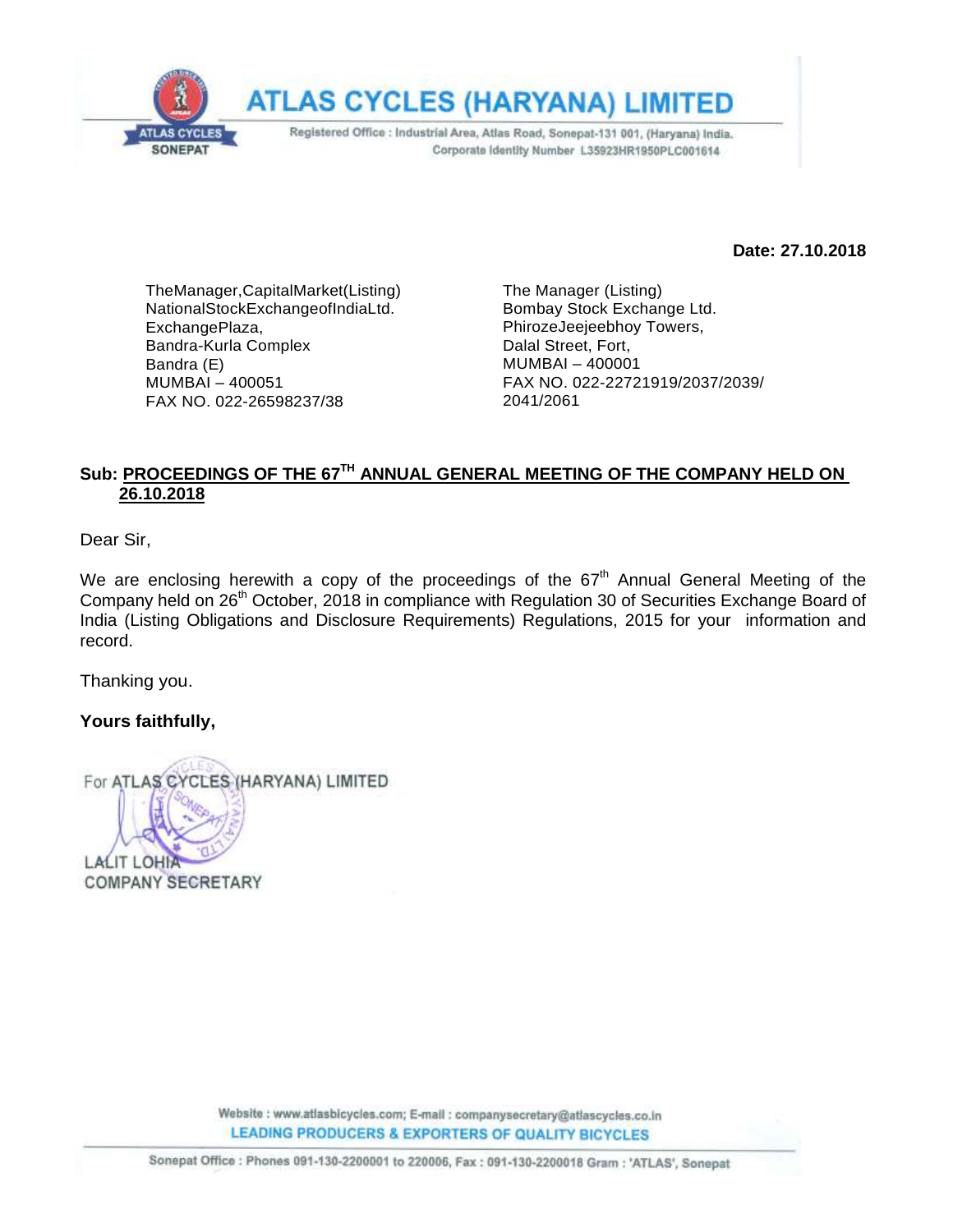

# **ATLAS CYCLES (HARYANA) LIMITED**

**PROCEEDINGS OF THE 67 TH ANNUAL GENERAL MEETING OF THE MEMBERS OF M/S ATLAS CYCLES (HARYANA) LIMITED HELD AT THE REGISTERED OFFICE OF THE COMPANY AT INDUSTRIAL AREA, ATLAS ROAD, SONEPAT – 131001, HARYANA ON FRIDAY, THE 26TH OCTOBER, 2018 AT 4:00 P.M.**

**Meeting Commenced at:** 4.00 P.M. **Meeting Concluded at:** 4.30 P.M.

#### **DIRECTORS PRESENT**

Mr. Hira Lal Bhatia (DIN: 00159258) : Chairman of the AGM, Non Executive Director, Chairman of Stakeholders Relationship **Committee** Mr. Kartik Roop Rai(DIN:06789287) : Independent Director, Chairman of Audit Committee

Mr. Sanjiv Kavaljit Singh(DIN:00015689) : Independent Director, Chairman of Nomination & Remuneration Committee,

Mr. Ishwar Das Chugh(DIN:00073257) : Whole Time Director

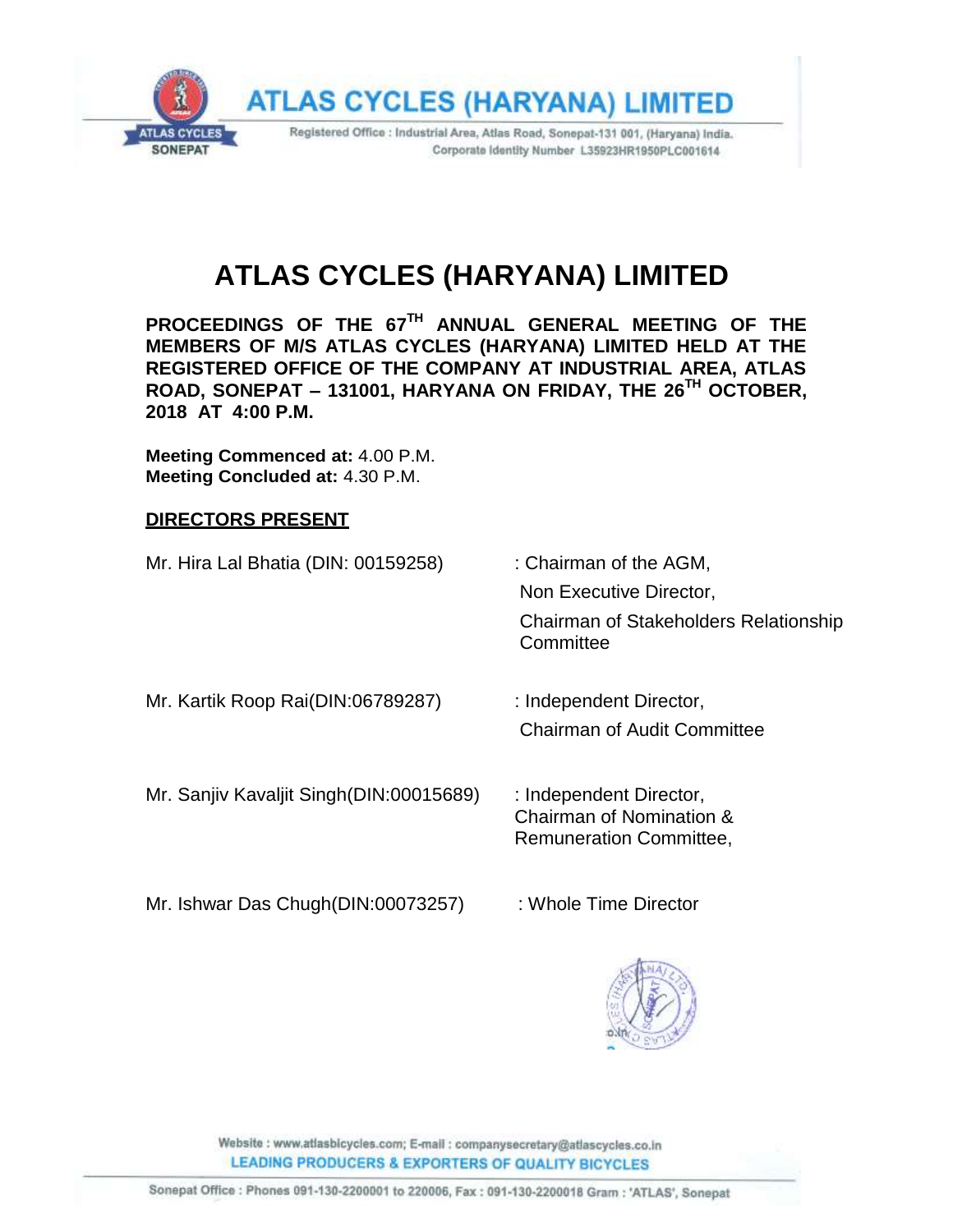|                                    |     | <b>ATLAS CYCLES (HARYANA) LIMITED</b>                                                                                                 |
|------------------------------------|-----|---------------------------------------------------------------------------------------------------------------------------------------|
| <b>AS CYCLES</b><br><b>SONEPAT</b> |     | Registered Office : Industrial Area, Atlas Road, Sonepat-131 001, (Haryana) India.<br>Corporate Identity Number L35923HR1950PLC001614 |
| <b>IN ATTENDANCE</b>               |     |                                                                                                                                       |
| Mr. Ajay Kumar                     |     | : For Ajay Rai & Company,<br>Scrutinizer for E-voting and Ballot                                                                      |
| Mr. Dinesh Nangru                  |     | : For Dinesh Nangru & Company,<br><b>Statutory Auditors</b>                                                                           |
| Mr. Amit Dabas                     |     | : Representative for Mukesh Arora & Co.,<br><b>Secretarial Auditors</b>                                                               |
| Mr. Lalit Lohia                    |     | : Company Secretary                                                                                                                   |
| <b>MEMBERS</b>                     |     |                                                                                                                                       |
| In person                          | 131 |                                                                                                                                       |
| Proxies                            | 32  |                                                                                                                                       |
| E-Voting                           | 12  |                                                                                                                                       |

Mr. Hira Lal Bhatia, Non Executive Director of the Company, was elected as Chairman of the Meeting.

The relevant documents relating to agenda of the Meeting were kept open and accessible during the continuance of the meeting to the members present.

At 04:00 P.M., Mr. Hira Lal Bhatia (DIN: 00159258), Chairman, commenced the Meeting by welcoming the members to the 67th Annual General Meeting of the Company.

The Company Secretary, with the permission of Chairman, informed the members of the Company that the requisite quorum of 30 members present personally being present, the meeting was called to order. It was also ensured

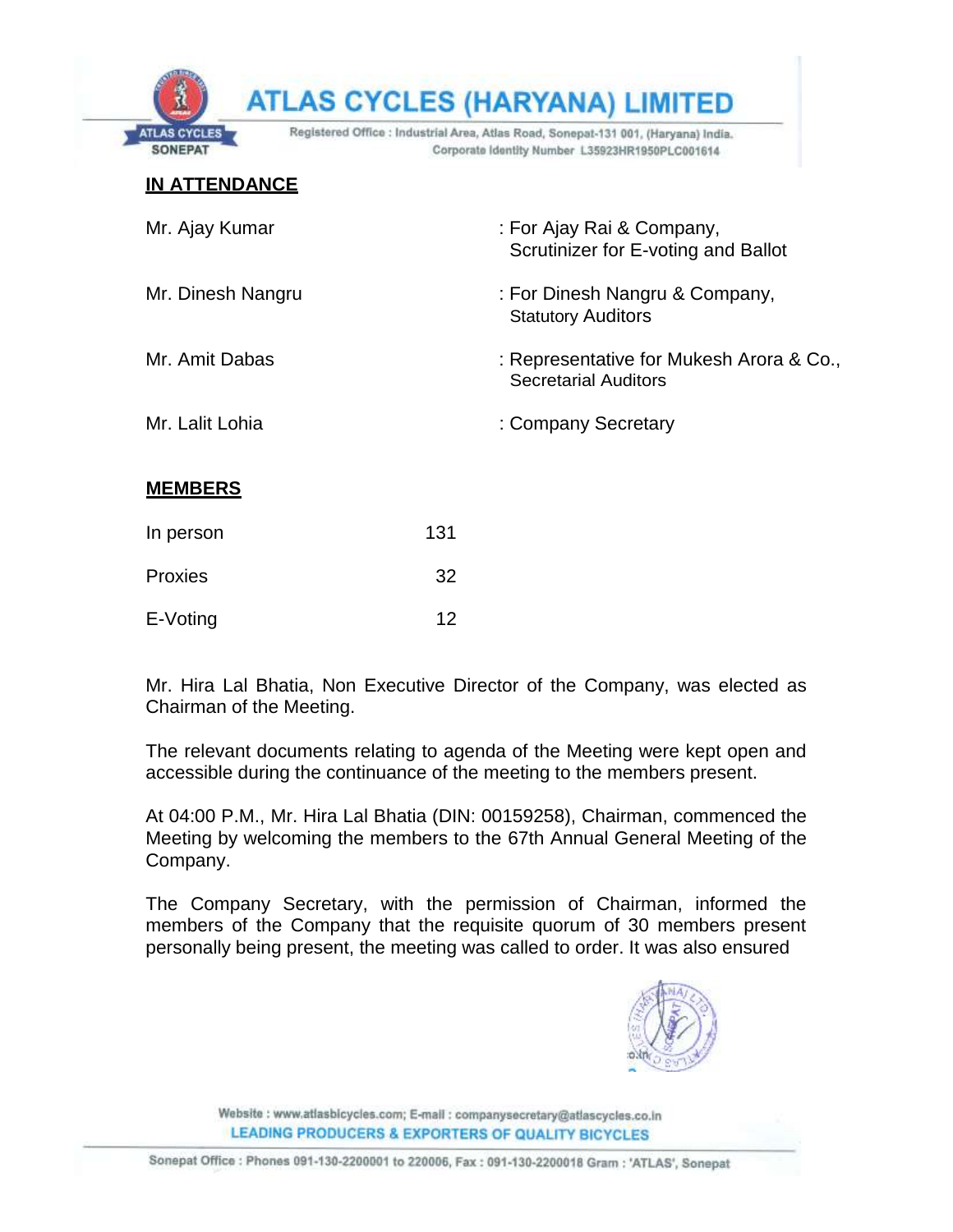

that requisite quorum is present throughout the proceedings of the meeting and the meeting is in order.

It was informed that Ms. Sadhna Syal, Independent Woman Director, could not attend this Annual General Meeting due to her other commitments.

With the permission of the members present, Notice convening the  $67<sup>th</sup>$ Annual General Meeting alongwith its Explanatory Statement, Directors' Report / Board's Report, Balance Sheet as on 31.03.2018 and Statement of Profit & Loss for the period of 12 months ended on 31.03.2018 along with its notes both stand alone and consolidated were taken as read and Statutory Auditors' Audit Report and Secretarial Auditors' Audit Report were taken as read.

Thereafter it was informed that pursuant to the provisions of Section 108 of the Companies Act, 2013 read with Rule 20 of the Companies (Management and Administration) Rules, 2014, the Company had extended the e-voting facility to its Members in respect of businesses to be transacted at the Annual General Meeting of the Company. The e-voting commenced from Tuesday, 23<sup>rd</sup> October, 2018 at 9:00 A.M. and ends at 5:00 P.M. on Thursday,  $25<sup>th</sup>$  October, 2018 and Mr. Ajay Kumar, of M/s Ajay Rai & Co., Practicing Chartered Accountant, was appointed as the Scrutinizer by the Board of Directors for scrutinizing the e-voting process and ballot process. The shareholders who had not casted their votes through e-voting facility were given option to cast their votes through ballot paper. The 2 (two) resolutions proposed to be passed as Ordinary Business relating to approval of Financial Statements, Ratification of Re-appointment of Statutory Auditors and 2 (two) resolutions proposed to be passed as Special Resolution in Special Business relating to re-appointment of Mr. Ishwar Das Chugh as Whole Time Director of the Company for the period of 3 years from 31<sup>st</sup> March, 2018 to 30<sup>th</sup> March, 2021 and re-appointment of Mr. Hira Lal Bhatia as Non – Executive Director liable to retire by rotation.

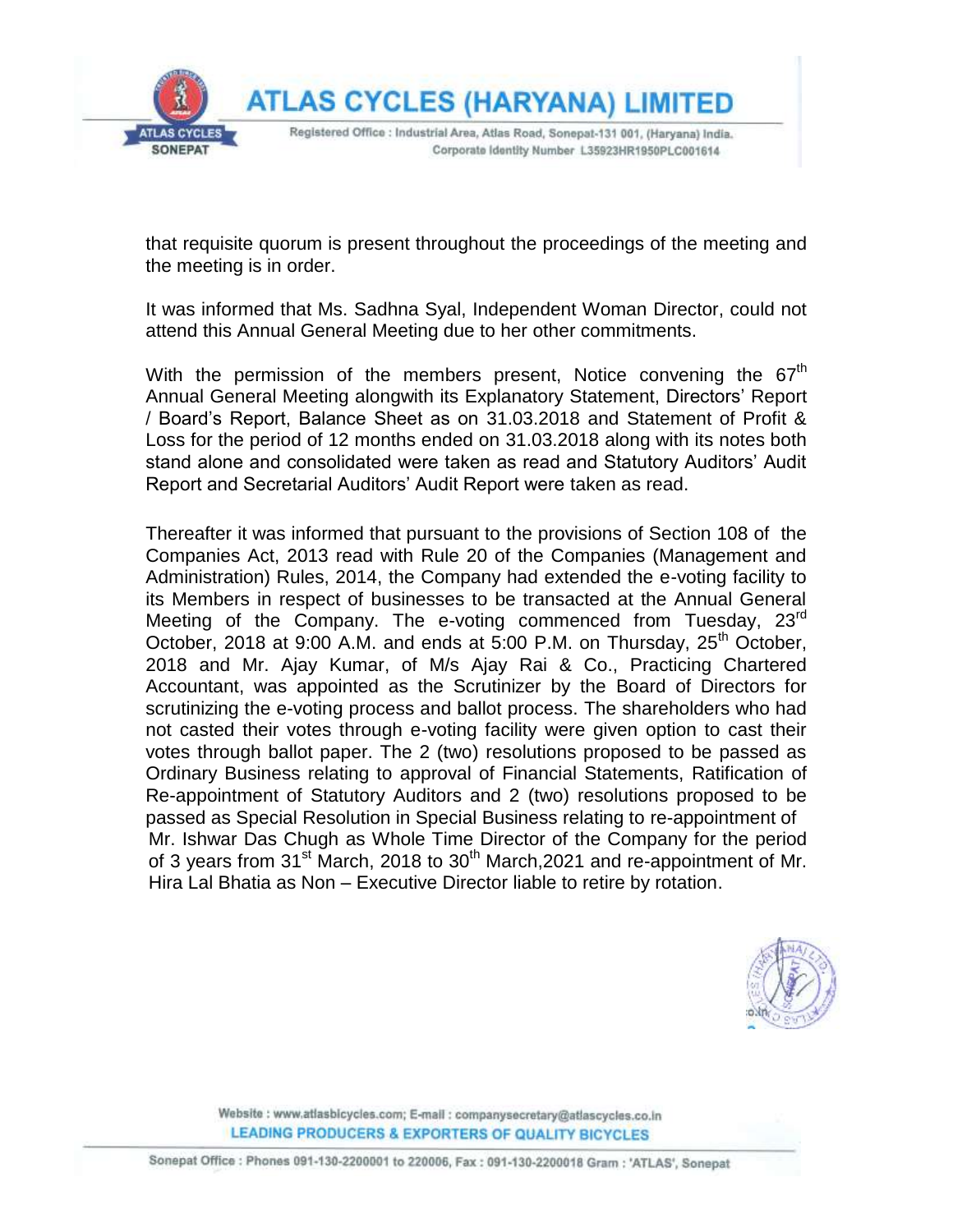

Mr. Ajay Kumar, Scrutinizer, inspected the Ballot Box to be empty and locked and kept it in front of the dias for shareholders to put in their duly filled in and signed ballot papers and cast their votes.

Once the voting process was complete under careful supervision of the Chairman, the ballot box was handed over to Mr. Ajay Kumar of M/s. Ajay Rai & Company, Scrutinizer and meeting concluded.

Then after the conclusion of meeting, the Scrutinizer unlocked the ballot box in presence of 2 witnesses who were not in the employment of the Company. The Scrutinizer then scrutinized all votes casted via e-voting system and ballot papers and submitted his report dated 27<sup>th</sup> October, 2018 to Mr. Hira Lal Bhatia, Chairman of the Meeting. With the approval of the Chairman following results were declared and posted on the website of the Company [www.atlasbicycles.com](http://www.atlasbicycles.com/) and were intimated to National Securities Depository Limited (NSDL), National Stock Exchange of India Ltd.(NSE), BSE Limited (BSE) and Mas Services Limited, Registrar & Transfer Agent:

# **ORDINARY BUSINESS :**

## **ITEM NO. 1: ADOPTION OF AUDITED FINANCIAL STATEMENTS AND REPORTS**

Passed as an Ordinary resolution via E-voting and Ballot Process :-

#### **"RESOLVED THAT**

- (a) Audited Standalone Financial Statements of the Company for the financial year ended March 31, 2018 and the Reports of the Board of Directors and Auditors thereon; an
- (b) Audited Consolidated Financial Statements of the Company for the financial year ended March 31, 2018 and the Report of the Auditors thereon are received, considered and adopted."

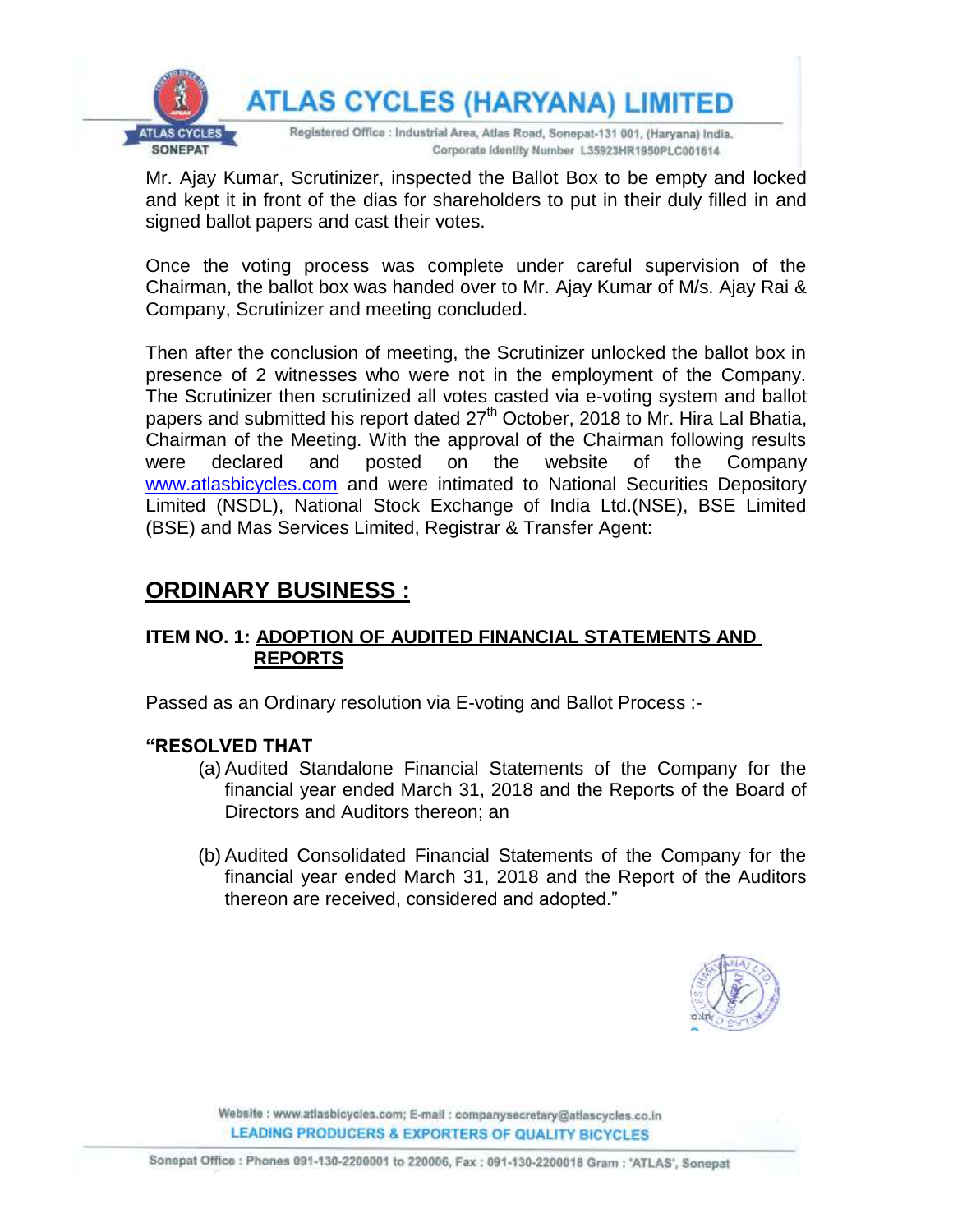|                                       |                                                                                                                                       | <b>ATLAS CYCLES (HARYANA) LIMITED</b> |             |  |
|---------------------------------------|---------------------------------------------------------------------------------------------------------------------------------------|---------------------------------------|-------------|--|
| <b>ITLAS CYCLES</b><br><b>SONEPAT</b> | Registered Office : Industrial Area, Atlas Road, Sonepat-131 001, (Haryana) India.<br>Corporate Identity Number L35923HR1950PLC001614 |                                       |             |  |
|                                       | <b>Particulars</b>                                                                                                                    | No. of Votes<br>(In Equity Shares)    | % of Voting |  |
| and e-voting                          | Total votes casted through poll                                                                                                       | 2399834                               | 36.90%      |  |
| Voted in favour                       |                                                                                                                                       | 2399627                               | 36.89%      |  |
| Voted against                         |                                                                                                                                       |                                       | 00.00%      |  |

The resolution was passed as an Ordinary Resolution by requisite majority votes in its favour.

Invalid Votes 207 00.003%

#### **ITEM NO. 2: Ratification of Appointment of Auditors**

To consider and if thought fit, to pass with or without modification(s), the following resolution as an Ordinary Resolution:

"**RESOLVED THAT** pursuant to the provisions of Section 139, 142 and all other applicable provisions, if any, of the Companies Act, 2013 and the Companies (Audit and Auditors) Rules, 2014, as amended from time to time, the Company hereby ratifies the appointment of M/s Dinesh Nangru & Co., Chartered Accountants registered with the Institute of Chartered Accountants of India (ICAI) vide Firm Registration number 015003N, as the Statutory Auditors of the Company to hold office from the conclusion of this Annual General Meeting (AGM) till the conclusion of the 71st Annual General Meeting of the Company to be held in the year 2022 to examine and audit the accounts of the Company at such remuneration plus GST, out-of-pocket expenses, as may be mutually agreed between the Board of Directors of the Company and the Statutory Auditors."

| <b>Particulars</b>                              | No. of Votes<br>(In Equity Shares) | % of Voting |
|-------------------------------------------------|------------------------------------|-------------|
| Total votes casted through poll<br>and e-voting | 23,99,834                          | 36.90%      |
| Voted in favour                                 | 23,99,617                          | 36.89%      |
| Voted against                                   | 10                                 | 0.000%      |
| <b>Invalid Votes</b>                            | 207                                | 0.003%      |

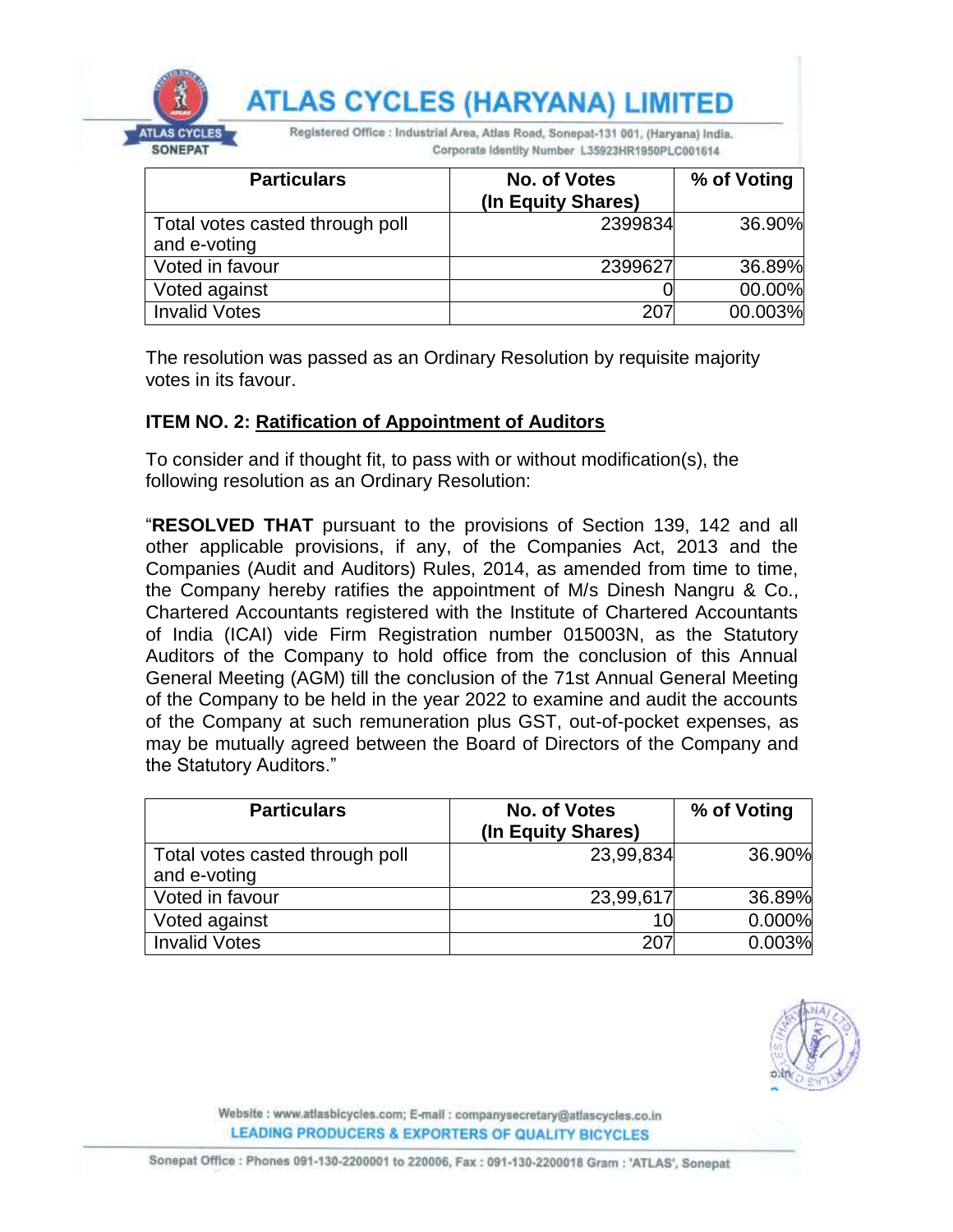

The resolution was passed as an Ordinary Resolution by requisite majority votes in its favour.

# **SPECIAL BUSINESS :**

### **ITEM NO. 3:Re-appointment of Mr. Ishwar Das Chugh as Whole Time Director**

To consider and if thought fit, to pass with or without modification(s), the following resolution as Special Resolution:

**"RESOLVED THAT** pursuant to the recommendation of the Nomination and Remuneration Committee and approval of the Board and subject to the provisions of Sections 196,197,198 and 203 read with the Companies (Appointment and Remuneration of Managerial Personnel) Rules, 2014 read with Schedule V and other applicable provisions, if any, of the Companies Act, 2013 (Including any statutory amendment or re-enactment thereof for the time being in force) and as per Articles of Association of the Company and subject to approval of consortium bankers, central government (if required) and such other approvals, as may be necessary, consent of the shareholders of the company be and is hereby accorded to reappoint Mr. Ishwar Das Chugh as Whole Time Director of the company for a period 3 years w.e.f 31st March, 2018 to 30th March, 2021 at a remuneration and on the terms and conditions as detailed in the explanatory statement attached hereto;

**RESOLVED FURTHER THAT** the Board of Directors of the Company (which expression shall also include a Committee thereof) be authorised to take such steps as may be necessary including the delegation of all or any of its powers herein conferred to any Director(s), the Company Secretary or any other officer(s) of the Company for obtaining approvals, statutory, contractual or otherwise, in relation to the above and to settle all matters arising out of and incidental thereto and to execute all deeds, applications, documents and writings that may be required, on behalf ofthe Company and generally to do all acts, deeds, matters and things that may be necessary, proper, expedient or incidental for the purpose of giving effect to this resolution."

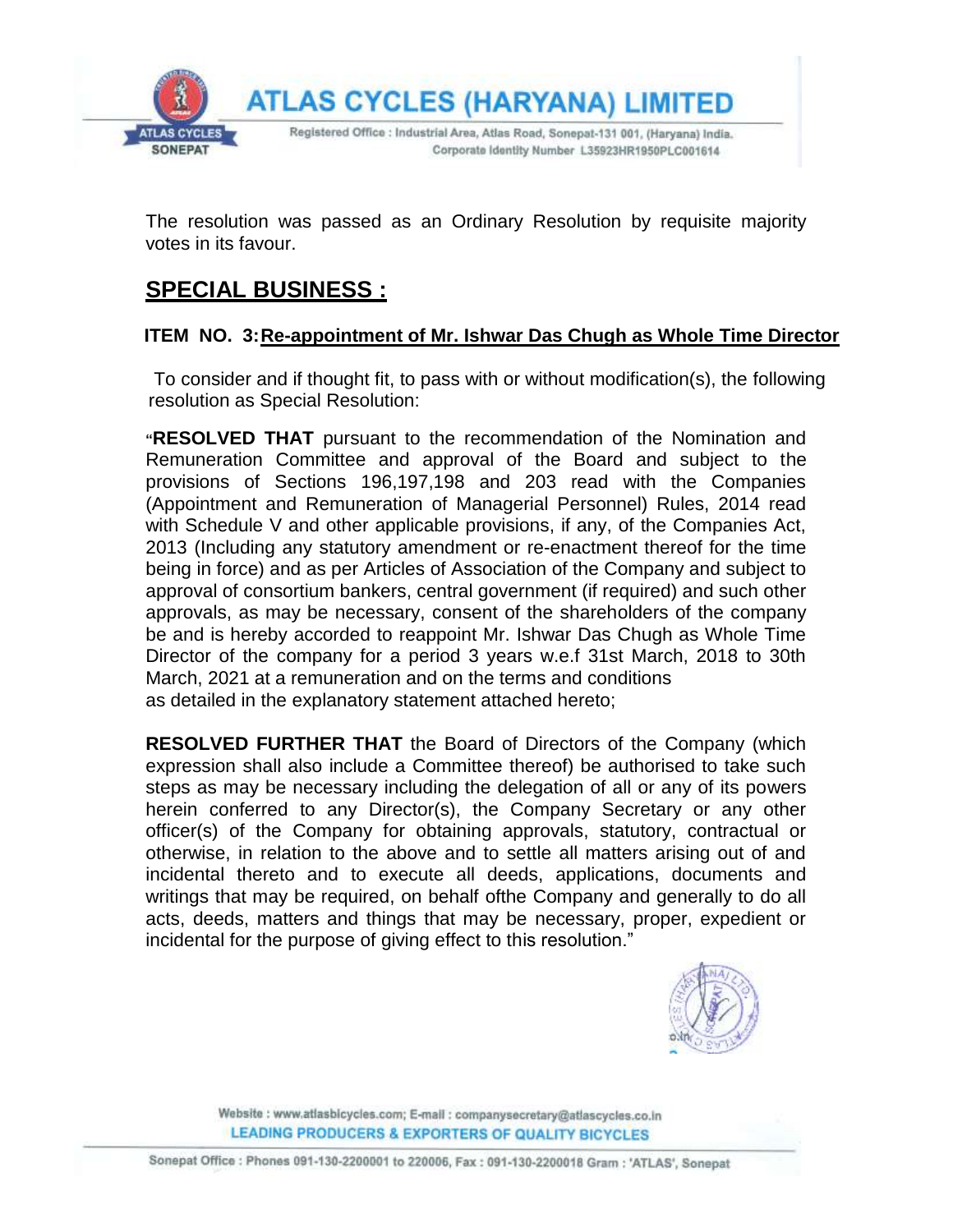

| <b>Particulars</b>              | No. of Votes      | % of Voting |
|---------------------------------|-------------------|-------------|
|                                 | (In EquityShares) |             |
| Total votes casted through poll | 23,99,834         | 36.90%      |
| ande-voting                     |                   |             |
| Voted in favour                 | 22,56,435         | 34.70%      |
| Voted against                   | 1,43,192          | 2.20%       |
| <b>Invalid Votes</b>            | 207               | 0.003%      |

The resolution was passed as Special Resolution by requisite majority votes in its favour.

#### **ITEM NO. 4** :- **Re-appointment of Mr. Hira Lal Bhatia as Non- Executive Director**

To consider and if thought fit, to pass with or without modification(s), the following resolution as **Special Resolution**:

"**RESOLVED THAT** pursuant to the approval of Board and subject to the provisions of Section 152 and other applicable provisions, if any, of the Companies Act, 2013 and the rules framed thereunder and the SEBI (Listing Obligations and Disclosure Requirements) Regulations, 2015 including any statutory modification or re-enactment(s) thereof for the time being in force and as per Articles of Association of the Company and such other approvals, as may be necessary, consent of the shareholders of the company be and is hereby accorded to appoint a Director in place of Mr. Hira Lal Bhatia (DIN: 00159258), who retires by rotation and being eligible, offers himself for reappointment as Non -Executive Director of the Company on the terms & conditions as may be decided by the Board;

**RESOLVED FURTHER THAT** the Board of Directors of the Company (which expression shall also include a Committee thereof) be authorised to take such steps as may be necessary including the delegation of all or any of its powers herein conferred to any Director(s), the Company Secretary or any other officer(s) of the Company for obtaining approvals, statutory, contractual or